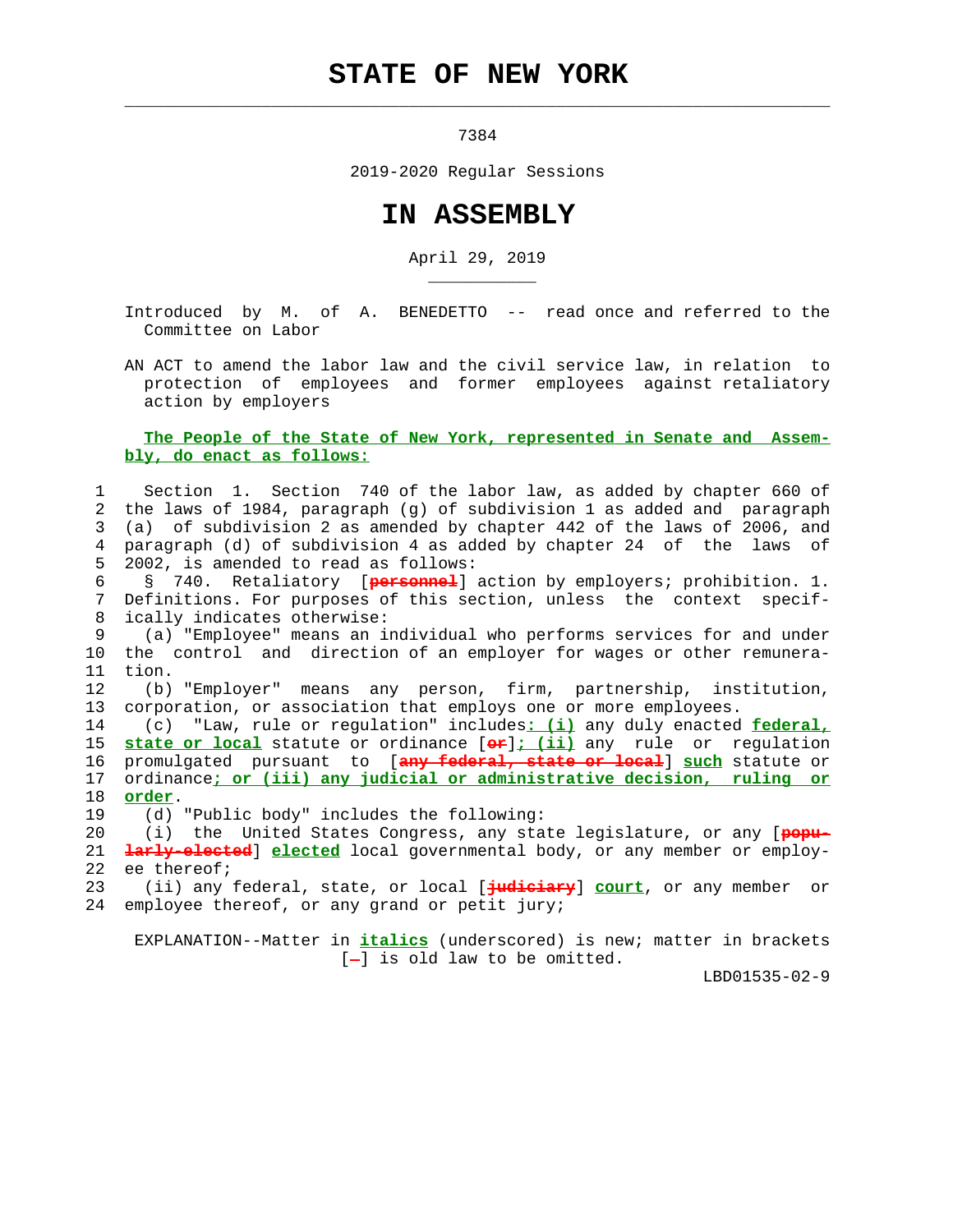| 1  | (iii) any federal, state, or local regulatory, administrative, or                  |
|----|------------------------------------------------------------------------------------|
| 2  | public agency or authority, or instrumentality thereof; [or]                       |
| 3  | (iv) any federal, state, or local law enforcement agency, prosecutori-             |
| 4  | al office, or police or peace officer <sub>i</sub>                                 |
| 5  | (v) any federal, state or local department of an executive branch of               |
| 6  | government; or                                                                     |
| 7  | (vi) any division, board, bureau, office, committee, or commission of              |
| 8  | any of the public bodies described in subparagraphs (i) through (v) of             |
| 9  | this paragraph.                                                                    |
| 10 | (e) "Retaliatory [personnel] action" means the discharge, suspension               |
|    | [or demotion of], demotion, penalization or discrimination against an              |
| 11 |                                                                                    |
| 12 | employee or former employee, or other adverse [employment] action taken            |
| 13 | against an employee or former employee [in the terms and conditions of             |
| 14 | employment .                                                                       |
| 15 | (f) "Supervisor" means any individual within an employer's organiza-               |
| 16 | tion who has the authority to direct and control the work performance of           |
| 17 | [the affected] an employee; or who has [managerial] authority to take              |
| 18 | corrective action regarding the [violation of the law, rule or regu-               |
| 19 | lation] illegal business activity of which the employee complains.                 |
| 20 | (g) [ <del>"Health care fraud" means health care fraud as defined by article</del> |
| 21 | one hundred seventy seven of the penal law.   "Agent" means any individ-           |
| 22 | ual, partnership, association, corporation or group of persons acting on           |
| 23 | behalf of an employer.                                                             |
| 24 | (h) "Illegal business activity" means any practice, procedure, action              |
| 25 | or failure to act by an employer, or an employee or agent of such                  |
| 26 | employer, taken in the course of the employer's business, whether or not           |
| 27 | within the scope of employment or agency, that is in violation of any              |
| 28 | law, rule or regulation punishable by imprisonment or civil or criminal            |
| 29 | penalty.                                                                           |
| 30 |                                                                                    |
|    | 2. Prohibitions. An employer shall not take any retaliatory [person-               |
| 31 | nel] action against an employee or former employee because such employee           |
| 32 | or former employee does any of the following while employed by the                 |
| 33 | employer, whether or not within the scope of the employee's job duties:            |
| 34 | (a) discloses <i>to a supervisor or a public body</i> , or threatens to            |
| 35 | make a disclosure to a [supervisor or to a] public body<br>[ <del>disclose</del> ] |
| 36 | unless the employer remedies the illegal business activity, information            |
| 37 | an <i>illegal business</i> activity [, policy or practice of the employer<br>about |
| 38 | that is in violation of law, rule or regulation which violation creates            |
| 39 | and presents a substantial and specific danger to the public health or             |
| 40 | safety, or which constitutes health care fraud];                                   |
| 41 | (b) provides information to, or testifies before, any public body                  |
| 42 | conducting an investigation, hearing or inquiry into any such [violation           |
| 43 | of a law, rule or regulation by such employer allegal business                     |
| 44 | activity; or                                                                       |
| 45 | (c) objects to, or refuses to participate in, any [ <b>such</b> ] illegal busi-    |
| 46 | ness activity[, policy or practice in violation of a law, rule or regu-            |
| 47 | lation].                                                                           |
| 48 | Application. The protection against retaliatory [personnel] action<br>3.           |
| 49 | provided by paragraphs (a), (b) and (c) of subdivision two of this                 |
| 50 | section shall apply to any employee who in good faith reasonably                   |
| 51 | believes that an illegal business activity has occurred or will occur,             |
|    |                                                                                    |
| 52 | based on information that the employee in good faith reasonably believes           |
| 53 | to be true; provided however that the protection against retaliatory               |
| 54 | action provided by paragraph (a) of subdivision two of this section                |
| 55 | pertaining to disclosure to a public body shall not apply to an employee           |
| 56 | makes such disclosure to a public body unless the employee has<br>who              |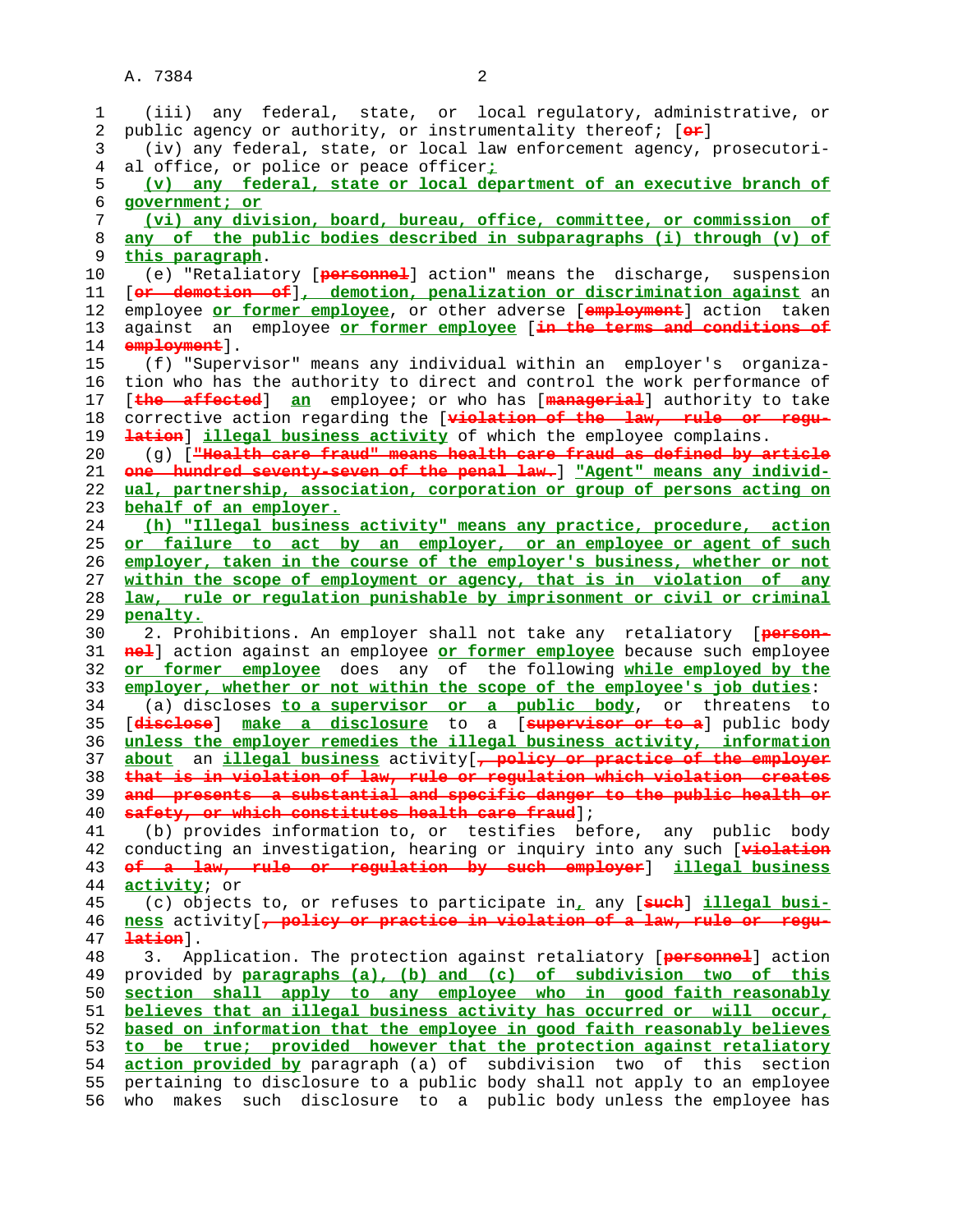A. 7384 3

 1 [**brought**] **made a good faith effort to notify his or her employer by bringing** the **illegal business** activity[**, policy or practice in violation of law, rule or regulation**] to the attention of a supervisor [**of the employer**] and has afforded such employer a reasonable opportunity to 5 correct such activity[**, policy or practice**]**. Such employer notification shall not be required where: (a) the employer has not posted any notice required by subdivision eight of this section; (b) there is an imminent and serious danger to the public health or safety; (c) the employee reasonably believes that reporting to the supervisor would result in a destruction of evidence or other concealment of the illegal business activity; (d) such activity could reasonably be expected to lead to endangering the welfare of a minor; (e) the employee reasonably believes that reporting to the supervisor would result in physical harm to the employee or any other person; or (f) the employee reasonably believes that the supervisor is already aware of the illegal business activity and will not correct such activity**. 17 4. Violation; remedy. (a) An employee who has been the subject of a 18 retaliatory [**personnel**] action in violation of this section may insti- 19 tute a civil action in a court of competent jurisdiction for relief as 20 set forth in subdivision five of this section within [**one year**] **two years** after the alleged retaliatory [**personnel**] action was taken. 22 (b) Any action authorized by this section may be brought in the county 23 in which the alleged retaliatory [**personnel**] action occurred, in the 24 county in which the complainant resides, or in the county in which the 25 employer has its principal place of business. **In any such action, the parties shall be entitled to a jury trial.** 27 (c) [<del>It shall be a defense to any action brought pursuant to</del> **section that the personnel action was predicated upon grounds other than the employee's exercise of any rights protected by this section.**] **Except as otherwise provided in this section, a violation of this section is established when the complainant demonstrates that a motivating factor for the retaliatory action violates subdivision two of this section. Remedies for violation of subdivision two of this section shall be limited solely to those provided in paragraphs (e), (f) and (g) of subdivision five of this section if the employer demonstrates that it would have taken the same action in the absence of the impermissible motivating factor.** It shall [**also**] be a defense that the individual was 38 an independent contractor. 39 [**(d) Notwithstanding the provisions of paragraphs (a) and (c) of this subdivision, a health care employee who has been the subject of a retal- iatory action by a health care employer in violation of section seven hundred forty-one of this article may institute a civil action in a court of competent jurisdiction for relief as set forth in subdivision five of this section within two years after the alleged retaliatory personnel action was taken. In addition to the relief set forth in that subdivision, the court, in its discretion, based upon a finding that the employer acted in bad faith in the retaliatory action, may assess the employer a civil penalty of an amount not to exceed ten thousand dollars, to be paid to the improving quality of patient care fund, established pursuant to section ninety-seven-aaaa of the state finance law.**] 52 5. Relief. In any action brought pursuant to subdivision four of this 53 section, the court may order relief as follows: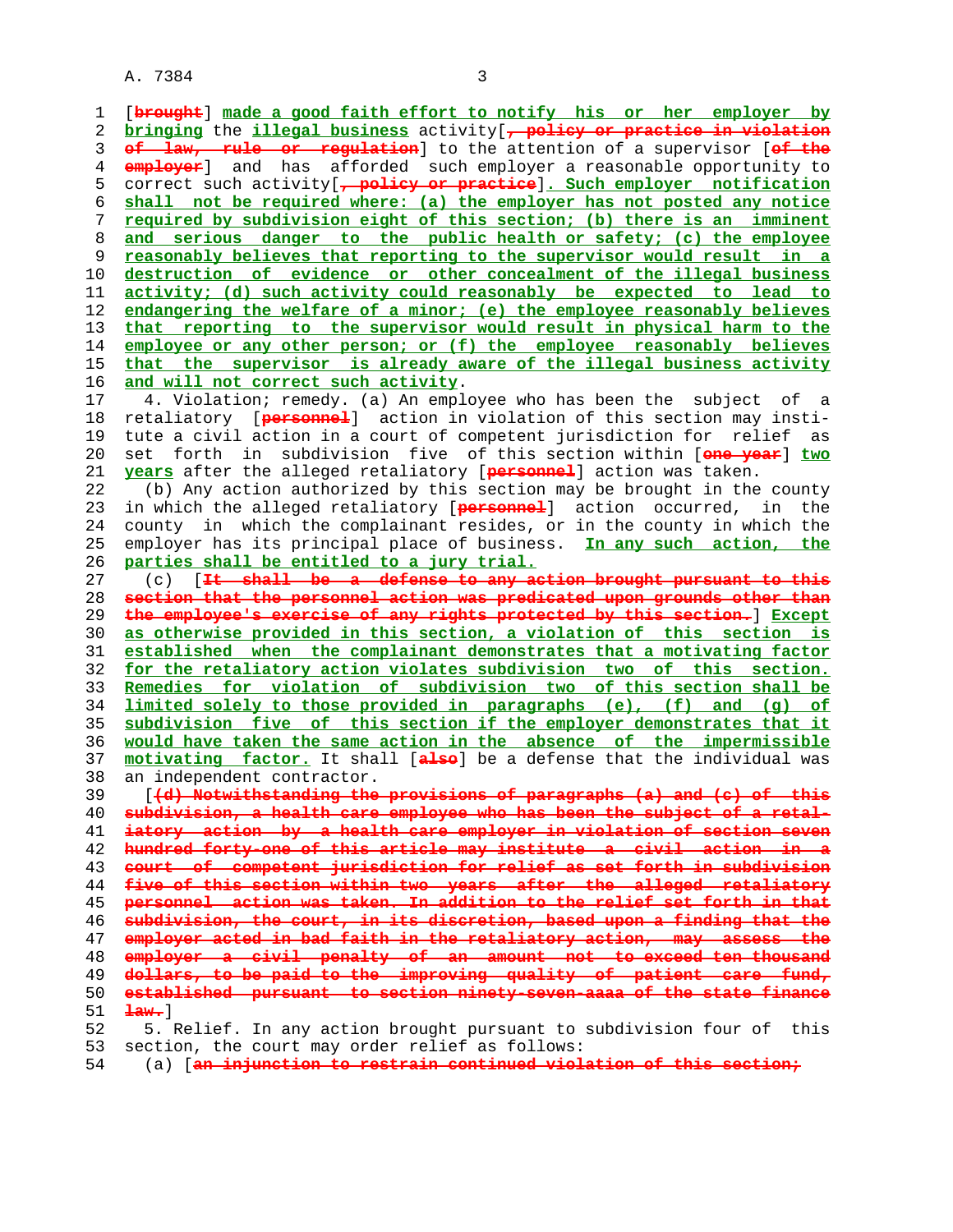| 1        | (b) the reinstatement of the employee to the same position held                                                                                 |
|----------|-------------------------------------------------------------------------------------------------------------------------------------------------|
| 2        | before the retaliatory [ $pero$ merl] action $\tau$ ] or to an equivalent posi-                                                                 |
| 3        | tion, or front pay in lieu thereof;                                                                                                             |
| 4        | [(a) (b) the reinstatement of full fringe benefits and seniority                                                                                |
| 5        | rights;                                                                                                                                         |
| 6        | $[\frac{d}{d}]$ (c) the compensation for lost wages, benefits and other remuner-                                                                |
| 7        | ation; [ <del>and</del>                                                                                                                         |
| 8        | (e) [d) compensatory damages for economic loss and for emotional                                                                                |
| 9        | distress;                                                                                                                                       |
| 10       | (e) the payment by the employer of reasonable costs, disbursements,                                                                             |
| 11       | and attorney's fees <sub>i</sub>                                                                                                                |
| 12       | (f) an injunction to restrain the employer's continued violation of                                                                             |
| 13       | this section; and                                                                                                                               |
| 14       | (g) a civil penalty of an amount not to exceed ten thousand dollars                                                                             |
| 15       | and/or a liquidated damages award equal to amounts of damages pursuant                                                                          |
| 16       | to paragraphs (c) and (d) of this subdivision, if the court, in its                                                                             |
| 17       | discretion, finds that the employer acted in bad faith in the retaliato-                                                                        |
| 18       | ry action.                                                                                                                                      |
| 19       | 6. Employer relief. A court, in its discretion, may also order that                                                                             |
| 20       | reasonable attorneys' fees and court costs and disbursements be awarded                                                                         |
| 21       | to an employer if the court determines that an action brought<br>by an                                                                          |
| 22       | employee under this section was without basis in law or in fact.                                                                                |
| 23       | 7. Existing rights. Nothing in this section shall be deemed to dimin-                                                                           |
| 24       | ish the rights, privileges, or remedies of any employee under any other                                                                         |
| 25       | law or regulation or under any collective bargaining agreement or                                                                               |
| 26       | employment contract [+ except that the institution of an action in                                                                              |
| 27       | accordance with this section shall be deemed a waiver of the rights and                                                                         |
| 28       | remedies available under any other contract, collective bargaining                                                                              |
|          |                                                                                                                                                 |
| 29       | agreement, law, rule or regulation or under the common law].                                                                                    |
| 30       | 8. Publication. Every employer shall inform employees of their                                                                                  |
| 31       | protections, rights and obligations under this section, by posting a                                                                            |
| 32       | notice thereof. Such notices shall be posted conspicuously in easily                                                                            |
| 33       | accessible and well-lighted places customarily frequented by employees                                                                          |
| 34       | and applicants for employment.                                                                                                                  |
| 35       | 2. Subdivision 4 of section 741 of the labor law, as added by chap-<br>S.                                                                       |
| 36       | ter 24 of the laws of 2002, is amended to read as follows:                                                                                      |
| 37       | 4. Enforcement. A health care employee may seek enforcement of this                                                                             |
| 38       | section pursuant to [paragraph (d) of subdivision] subdivisions four and                                                                        |
| 39       | five of section seven hundred forty of this article.                                                                                            |
| 40       | § 3. Subdivision 2 of section 75-b of the civil service law, as added                                                                           |
| 41       | by chapter 660 of the laws of 1984 and paragraph (a) as amended by chap-                                                                        |
| 42       | ter 899 of the laws of 1986, is amended to read as follows:                                                                                     |
| 43       | 2. (a) A public employer shall not dismiss, suspend, demote, penalize,                                                                          |
| 44       | threaten or discriminate against, or take other disciplinary or<br>other                                                                        |
| 45       | [adverse personnel action] act of reprisal against a public employee                                                                            |
| 46       | regarding the employee's employment because the employee: (i) discloses                                                                         |
| 47       | to a public body or threatens to make a disclosure to a public body or                                                                          |
| 48       | supervisor if the employer does not remedy the improper conduct, to a                                                                           |
| 49       | governmental body information $[$ + $($ i+) regarding a violation of a law,                                                                     |
| 50       | rule or regulation which violation creates [and] or presents a substan-                                                                         |
| 51       | and specific danger to the public health or safety [+ or (ii) which<br>tial                                                                     |
| 52       | the employee reasonably believes to be true and reasonably believes], or                                                                        |
| 53       | which constitutes an improper governmental action [- "Improper govern-                                                                          |
| 54       | mental action" shall mean any action by a public employer or employee,                                                                          |
| 55<br>56 | or an agent of such employer or employee, which is undertaken in the<br>performance of such agent's official duties, whether or not such action |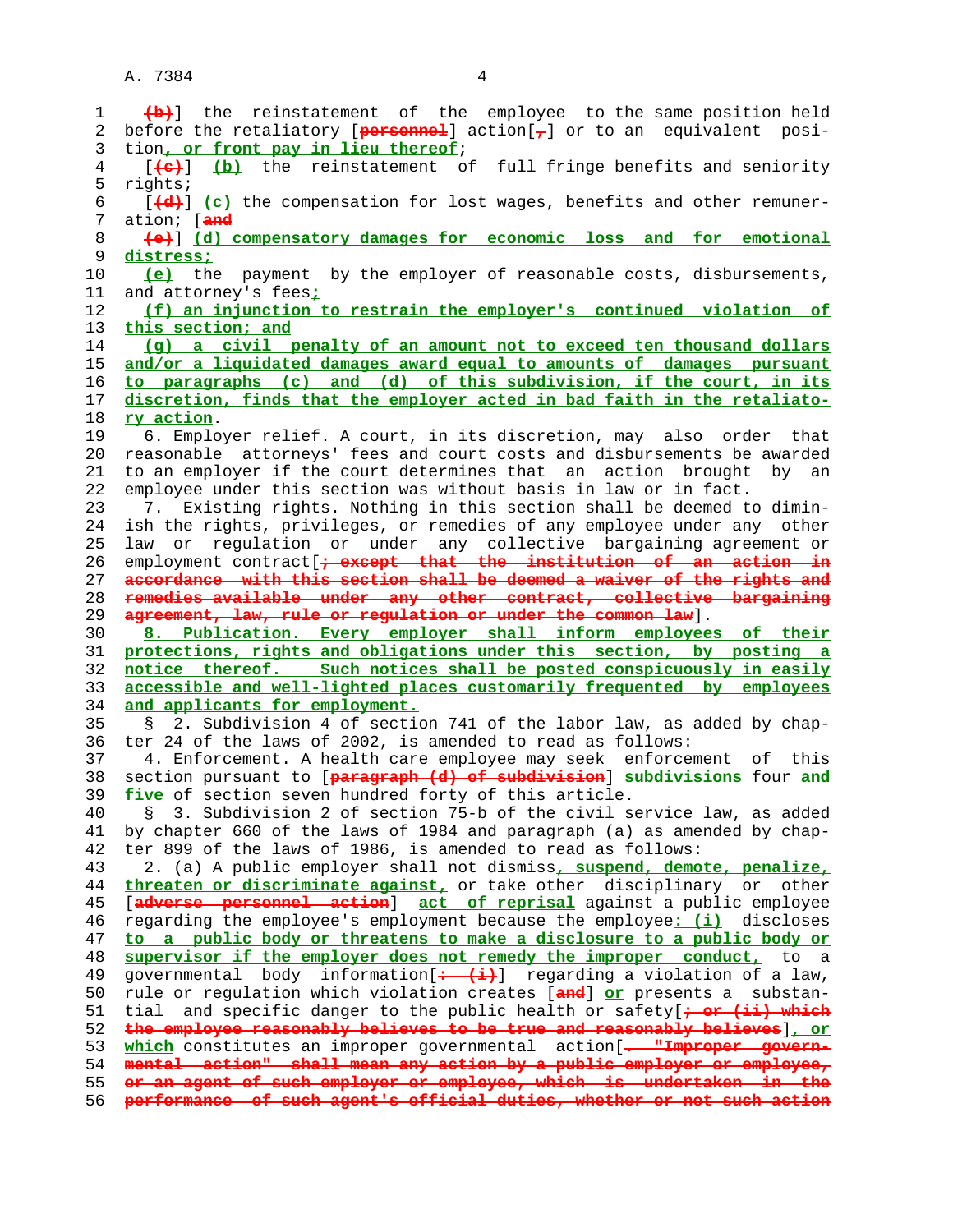A. 7384 5

**is within the scope of his employment, and which is in violation of any federal, state or local law, rule or regulation**]**, or which could reason- ably be expected to lead to endangering the welfare of a minor; (ii) provides information to, or testifies before, any public body conducting an investigation, hearing or inquiry into any violation or improper governmental action; or (iii) objects to, or refuses to participate in, any such violation or improper governmental action**.

**(b) The protection against retaliatory action provided in subpara- graphs (i) and (ii) of paragraph (a) of this subdivision shall apply to any employee who in good faith reasonably believes that a violation or improper governmental action has occurred or will occur, based on infor- mation that the employee in good faith reasonably believes to be true.**

**(c) "Improper governmental action" shall mean any practice, procedure, action or failure to act by a public employer or employee, or an agent of such employer or employee, which is undertaken in the performance of such agent's official duties, whether or not such action is within the scope of such person's employment, and which is in violation of any law, rule or regulation regarding governmental action punishable by imprison- ment or civil or criminal penalty. "Law, rule or regulation" includes: (i) any duly enacted federal, state or local statute or ordinance; (ii) any rule or regulation promulgated pursuant to any such statute or ordi- nance; or (iii) any judicial or administrative decision, ruling or** 23 **order.**

 24 § 4. Subdivision 3 of section 75-b of the civil service law, as added 25 by chapter 660 of the laws of 1984, is amended to read as follows:

 26 3. (a) Where an employee is subject to dismissal or other disciplinary 27 action under a final and binding arbitration provision, or other disci- 28 plinary procedure contained in a collectively negotiated agreement, or 29 under section seventy-five of this title or any other provision of state 30 or local law**, or to the elimination of job title or classification that** 31 **uniquely fits and singles out such employee** and the employee reasonably 32 believes **that such** dismissal [**or**]**,** other disciplinary action **or other** 33 **adverse action** would not have been taken but for the conduct protected 34 under subdivision two of this section, he or she may assert such as a defense before the designated arbitrator or hearing officer. The merits 36 of such defense shall be considered and determined as part of the arbi- 37 tration award or hearing officer decision of the matter. If there is a 38 finding that the dismissal or other disciplinary action is based solely 39 on a violation by the employer of such subdivision, the arbitrator or 40 hearing officer shall dismiss or recommend dismissal of the disciplinary 41 proceeding, as appropriate, and, if appropriate, reinstate the employee 42 with back pay, and, in the case of an arbitration procedure, may take 43 other appropriate action as is permitted in the collectively negotiated 44 agreement.

 45 (b) Where an employee is subject to a collectively negotiated agree- 46 ment which contains provisions preventing an employer from taking 47 adverse [**personnel**] actions and which contains a final and binding arbi- 48 tration provision to resolve alleged violations of such provisions of 49 the agreement and the employee reasonably believes that such [**personnel**] 50 action would not have been taken but for the conduct protected under 51 subdivision two of this section, he or she may assert such as a claim 52 before the arbitrator. The arbitrator shall consider such claim and 53 determine its merits and shall, if a determination is made that such 54 adverse [**personnel**] ion is based on a violation by the employer of such 55 subdivision, take such action to remedy the violation as is permitted by 56 the collectively negotiated agreement.